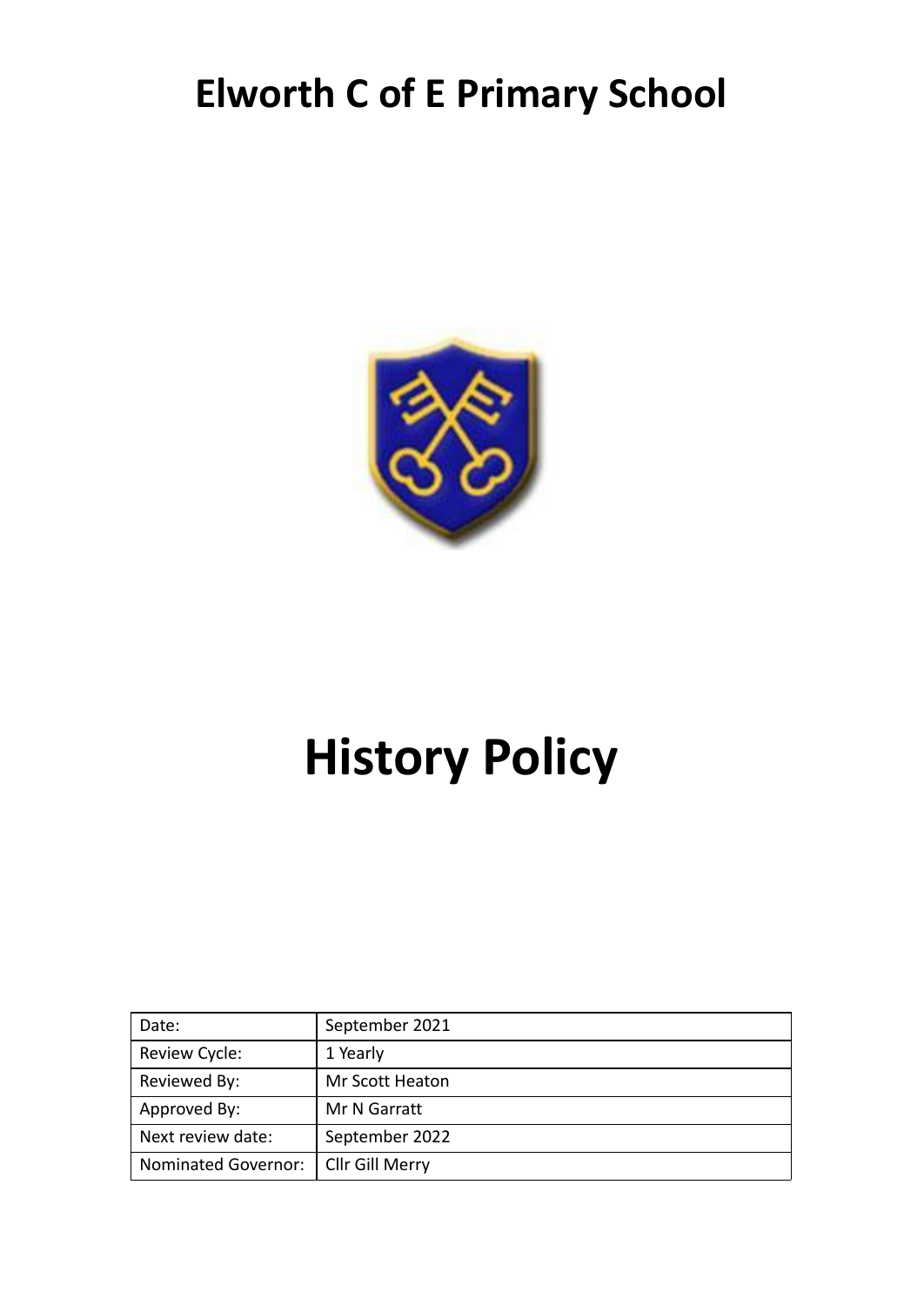# **INTENT**

At Elworth, we intend our history curriculum to set out the knowledge and skills we want our children to learn at each key stage in their school journey. There is a progressive development of historical concepts including a deepening understanding of chronology in every topic. We pride ourselves on a broad and balanced curriculum which encompasses British Values alongside our own values which guide our children and school community.

History is deeply embedded in our curriculum and aims to give the children a variety of inspiring experiences from museum visits and loans to welcoming visitors into school and holding 'Living History' days throughout the year. Extended writing opportunities in all history based topics are used to enrich and strengthen the children's knowledge and understanding of their era of study. Our teachers have a good subject knowledge of History and are provided with effective support through monitoring and CPD activities to enhance the delivery of History lessons in our school.

It is our intention that all children will leave our school with a depth of knowledge and a love of History.

# **Aims:**

The aims of history in our school are:

- to foster in children an interest in the past and to develop an understanding that enables them to enjoy all that history has to offer;
- to enable children to know about significant events in British history and to appreciate how things have changed over time;
- to develop a sense of chronology;
- to know and understand how the British system of democratic government has developed and, in so doing, to contribute to a child's citizenship education;
- to understand how Britain is part of a wider European culture and to study some aspects of European history;
- to have some knowledge and understanding of historical development in the wider world;
- to help children understand society and their place within it, so that they develop a sense of their cultural heritage;
- to develop the skills of enquiry, investigation, analysis, evaluation and presentation in children.

#### **IMPLEMENT**

#### **Roles:**

#### **The Governors will:**

Elworth CE Primary has a designated link governor who:

a) Meets with the History Subject Leader at least once a year to find out about;

- the school's systems for planning work, supporting staff and monitoring progress;
- the allocation, use and adequacy of resources; and
- how the standards of achievement are changing over time.
- b) Visits School and talks to pupils about their experiences of History;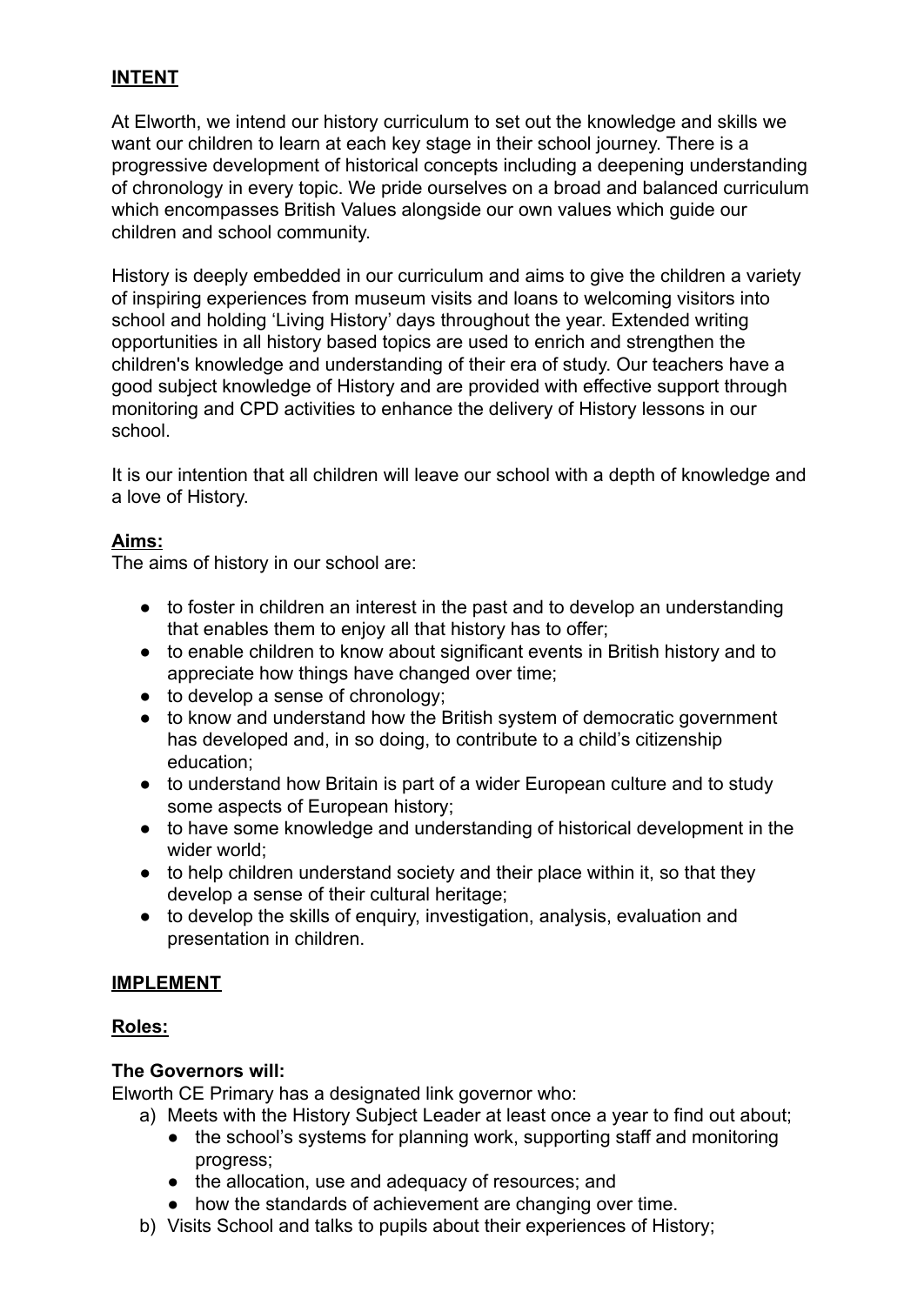- c) Attends training and other events relating to the History curriculum;
- d) Reports jointly with the Subject Leader, both for the School Prospectus and to the governing body with recommendations, if appropriate, once a year.
- e) is understanding and supportive of our aims in the learning and teaching of History and to review this policy annually.

### **The Subject Leader will:**

- Monitor the provision of History across the school
- Conduct learning walks
- Monitor the children's books for consistency, engagement, challenge and differentiation
- Organise History days and whole school special events such as Remembrance.
- Drive the school towards outside accreditation

# **The Head teacher will:**

- •Provide support by encouraging staff and praising good practice.
- Monitor learning and teaching through lesson observations.
- Monitor planning and reviews.
- •Give feedback to teachers following lesson observations.
- •Support staff development through in-service training and provision of resources.

# **The History Leader will:**

- •Provide a strategic lead and direction for History in the school;
- •Provide support and advice to staff in the delivery of the History programme of study;
- Remain informed about current developments in the subject by attending INSET sessions and being involved in independent research and reading;
- Disseminate relevant information to staff;
- Deliver INSET sessions to staff, to support staff development;
- Monitor and evaluate teaching and learning of History;
- Monitor standards in the subject, through planning and work scrutiny, statistics, quality of teaching and pupil assessments;
- •Order and maintain resources to enhance effectiveness of History teaching within the school;
- Consider with staff and work with SMT members in the evaluation and planning of actions included within the School Development Plan.

# **The Class teacher will:**

- •Be responsible for the teaching of History as set out in the policy.
- •Provide planning and reviews for the Head Teacher and History leader to have access to.
- •Provide samples of maths work to the History leader when required.
- **•**Assess children's work in order to detail future planning.

TA – Support teachers Teaching and Learning **Resources** Curriculum Links **SEN**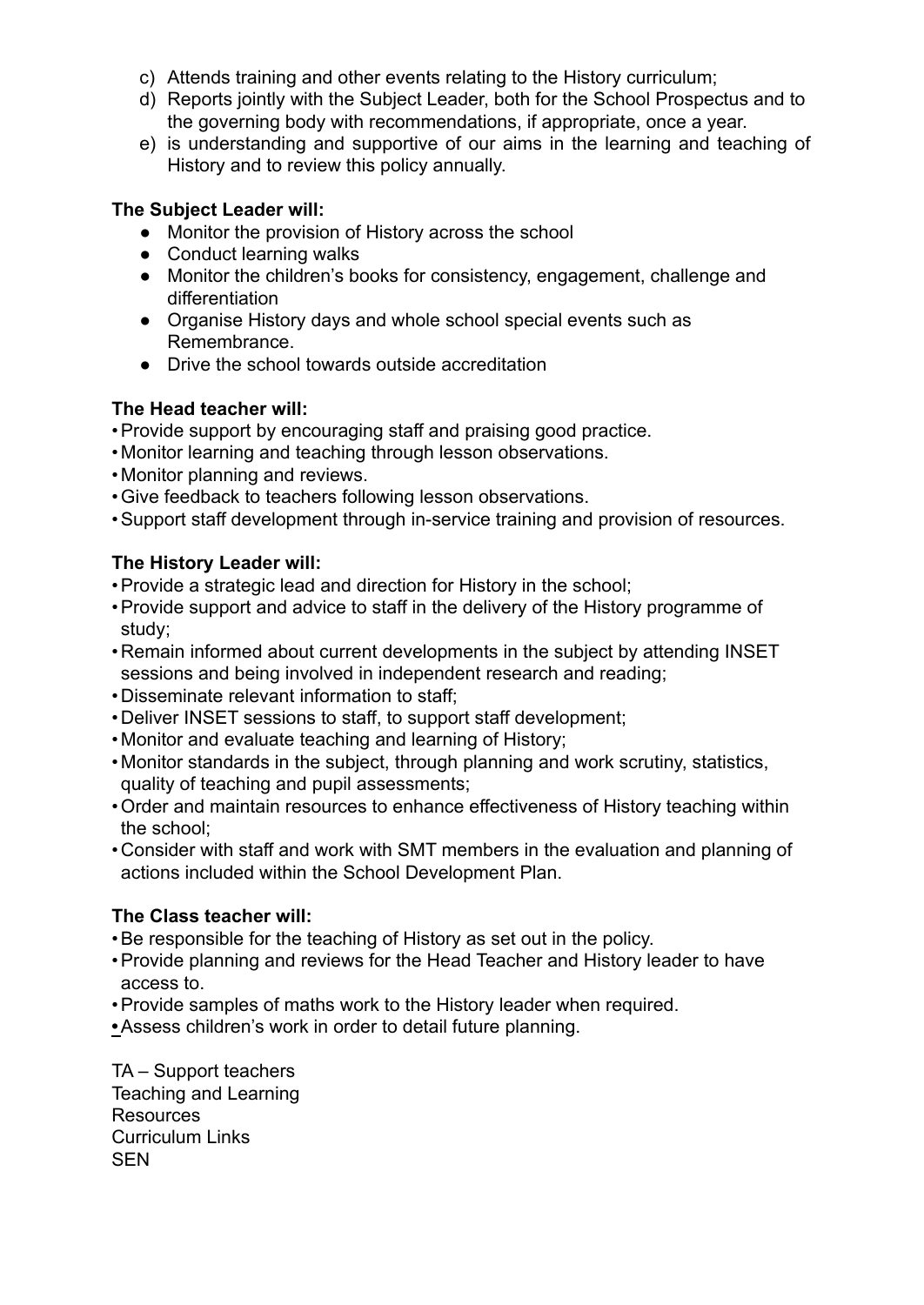### **Teaching and learning**

History teaching focuses on enabling children to think as historians. We place an emphasis on examining historical artefacts and primary sources. In each key stage we give children the opportunity to visit sites that are local and of historical significance. We encourage visitors to come into the school and talk about their experiences of events in the past. We recognize and value the importance of stories in history teaching and we regard this as an important way of stimulating interest in the past.

We focus on helping children understand that historical events can be interpreted in different ways and that they should always ask searching questions, such as 'how do we know?', about information they are given.

We recognise the fact that in all classes there are children of widely-different abilities in history and we seek to provide suitable learning opportunities for all children by matching the challenge of the task to the ability of the child.

We achieve this by:

- setting common tasks which are open-ended and can have a variety of responses;
- setting tasks of increasing difficulty. Not all children complete all tasks;
- grouping children by ability in the room and setting different tasks for each ability group;
- providing resources of different complexity depending on the ability of the child;
- using classroom assistants to support children individually or in groups.

#### **History curriculum planning**

Termly themed plans have been devised in order to provide a framework for the History taught within our school. The New National Curriculum provides further guidance by outlining the knowledge, skills and understanding which should be taught within each Key Stage. The National Curriculum website provides guidance as to attainment expectations for each year group. The History taught in Reception is governed by the Early Years Foundation Stage document. The whole school plan aims to ensure progression and continuity in the knowledge and skills of History. Making links between aspects of History studied is encouraged, enabling children to build upon previous skills and experience. We ensure that there are opportunities for children of all abilities to develop their skills and knowledge in each themed plan. Some topics have a particularly strong historical focus and this is balanced with other topics where different subjects have greater weighting. Class teachers base their history lessons on the medium term plans which focus on the specific learning objectives of each lesson. Specific resources required are decided upon in collaboration between the subject leader and class practitioner.

#### **The Cross-Curricular approach of History at our school:**

#### **English/Literacy**

History contributes significantly to the teaching of English/literacy in our school by actively promoting the skills of reading, writing, speaking and listening. Through our topic based curriculum, some of the texts that we use in English are historical in nature and every opportunity is taken to enrich their learning experience. Children develop oral skills through discussing historical questions or presenting their findings to the rest of the class. Writing skills are taught and referred to explicitly in any written task which the children undertake. Writing targets are placed in the front of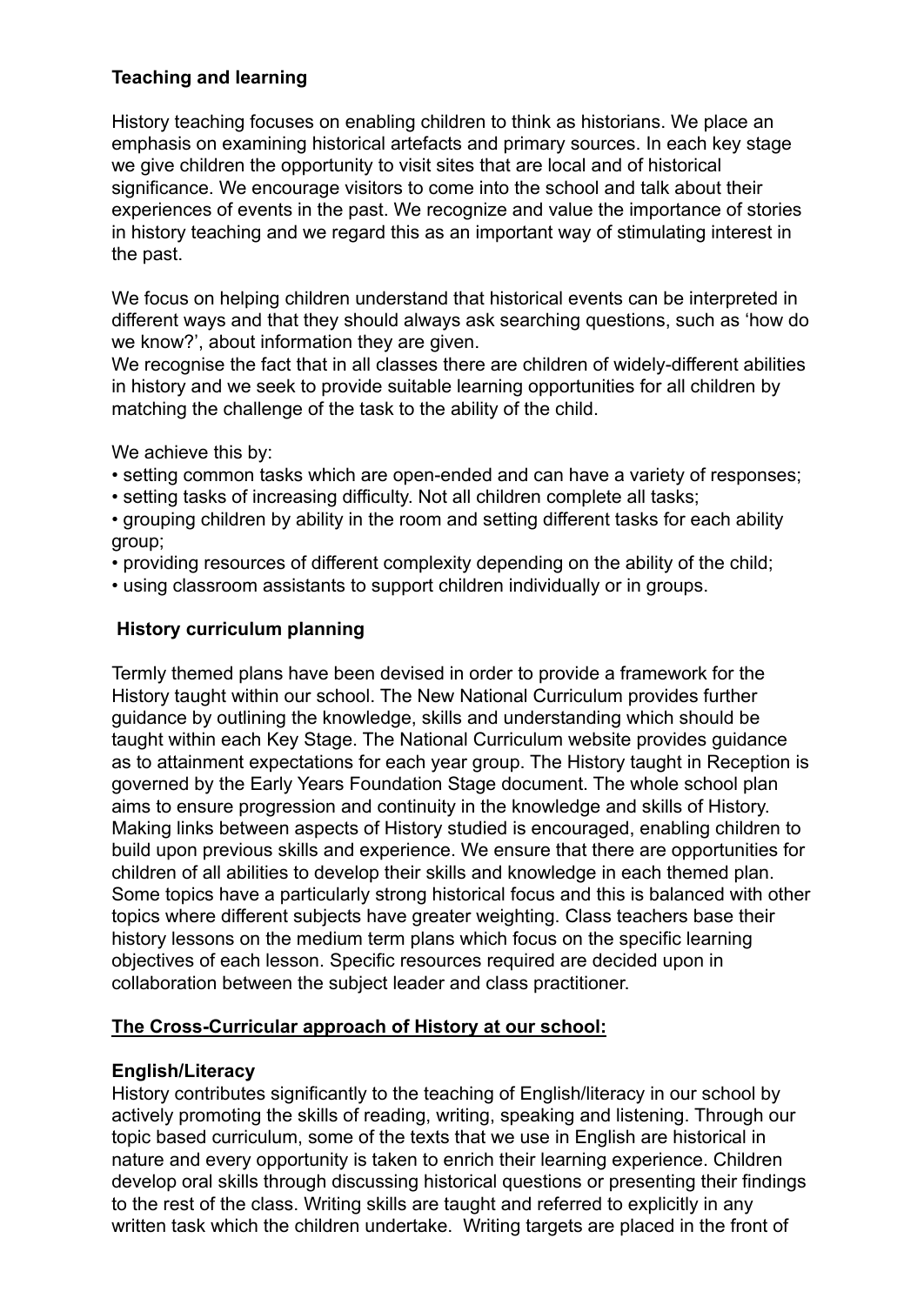their topic books to focus the children on their individual goals and provide assessment opportunities for teachers.

#### **Mathematics**

History teaching contributes to the teaching of mathematics in a variety of ways. Children learn to use numbers when developing a sense of chronology through doing activities based on time-lines. Information presented in graphical or diagrammatic form may be used as a focus for study. The size, weight and numbers of artefacts from history are discussed.

#### **Information and communication technology (ICT)**

We use ICT in history teaching where appropriate and we meet the statutory requirement for children to use ICT as part of their work in history. Children use ICT in history to enhance their skills in data handling and in presenting written work, and they research information using the Internet. Children also have the opportunity to use the digital camera/I Pad to record and use photographic images.

#### **Personal, social and health education (PSHE) and citizenship**

History contributes significantly to the teaching of personal, social, citizenship and health education. Children develop self-confidence by having opportunities to explain their views on a number of social questions such as how society should respond to poverty and homelessness. They discover how to be active citizens in a democratic society by learning how laws are made and changed, and they learn how to recognize and challenge stereotypes and to appreciate that racism is a harmful aspect of society. They learn how society is made up of people from different cultures and start to develop tolerance and respect for others.

#### **Spiritual, moral, social and cultural development/British Values**

Through historical study, we contribute to the children's spiritual development where possible in providing the children with the opportunity to discuss moral questions, or what is right and wrong, for example when studying topics such as child labour in Victorian Britain. The history programme of study enables children to understand that Britain's rich cultural heritage can be further enriched by the multi-cultural British society of today.

#### **The Arts**

Use of drama, music, dance and visual art is encouraged to enrich children's understanding whenever possible as well as being used to demonstrate newly acquired knowledge.

#### **Teaching history to children with special needs**

We teach history to all children, whatever their ability. History forms part of the school's curriculum policy to provide a broad and balanced education to all children. We provide learning opportunities matched to the needs of children with learning difficulties and we take into account the targets set for individual children in their Individual Education Plans (IEPs).

#### **IMPACT**

#### **Assessment and recording**

We assess children's work in history by making informal judgements as we observe them during each history lesson. On completion of a piece of work, the teacher marks the work and comments as necessary, as part of the marking policy. We use